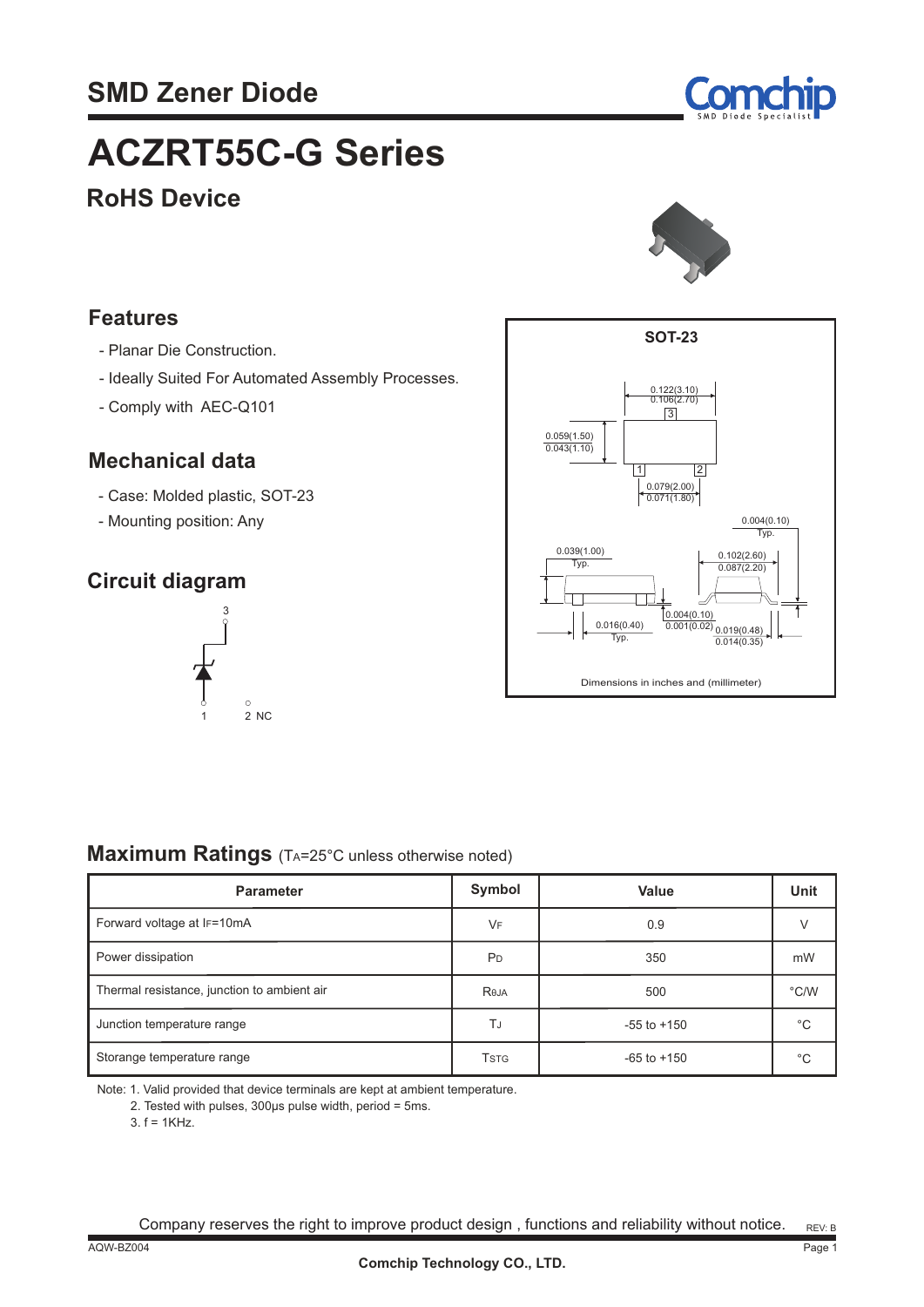

### **Electrical Characteristics** (TA=25°C unless otherwise noted)

| Part Number   | Zener Voltage |            |        |         | Maximum<br>Zener Impedance |            | Maximum<br><b>Reverse Current</b> |           | Typ. Temp.<br>Coefficient |        | Marking     |                |
|---------------|---------------|------------|--------|---------|----------------------------|------------|-----------------------------------|-----------|---------------------------|--------|-------------|----------------|
|               |               | <b>VzT</b> |        | @ IzT   | ZzT@ IzT                   | Zzk        | $@$ Izk                           |           | IR @ VR                   |        | @ IzT mV/°C | Code           |
|               | Nom(V)        | Min(V)     | Max(V) | (mA)    | $(\Omega)$                 | $(\Omega)$ | (mA)                              | $(\mu A)$ | (V)                       | Min.   | Max.        |                |
| ACZRT55C2V4-G | 2.4           | 2.2        | 2.6    | 5.0     | 100                        | 600        | 1.0                               | 50        | 1.0                       | $-3.5$ | 0           | Z11            |
| ACZRT55C2V7-G | 2.7           | 2.5        | 2.9    | 5.0     | 100                        | 600        | 1.0                               | 20        | 1.0                       | $-3.5$ | 0           | Z12            |
| ACZRT55C3V0-G | 3.0           | 2.8        | 3.2    | 5.0     | 95                         | 600        | 1.0                               | 10        | 1.0                       | $-3.5$ | 0           | Z13            |
| ACZRT55C3V3-G | 3.3           | 3.1        | 3.5    | 5.0     | 95                         | 600        | 1.0                               | 5.0       | 1.0                       | $-3.5$ | 0           | Z14            |
| ACZRT55C3V6-G | 3.6           | 3.4        | 3.8    | 5.0     | 90                         | 600        | 1.0                               | 5.0       | 1.0                       | $-3.5$ | 0           | Z15            |
| ACZRT55C3V9-G | 3.9           | 3.7        | 4.1    | 5.0     | 90                         | 600        | 1.0                               | 3.0       | 1.0                       | $-3.5$ | 0           | Z16            |
| ACZRT55C4V3-G | 4.3           | 4.0        | 4.6    | 5.0     | 90                         | 600        | 1.0                               | 3.0       | 1.0                       | $-3.5$ | 0           | Z17            |
| ACZRT55C4V6-G | 4.6           | 4.3        | 4.9    | 5.0     | 90                         | 600        | 1.0                               | 3.0       | 1.0                       | $-3.5$ | $\mathbf 0$ | Z18            |
| ACZRT55C4V7-G | 4.7           | 4.4        | 5.0    | 5.0     | 80                         | 500        | 1.0                               | 3.0       | 2.0                       | $-3.5$ | 0.2         | Z1             |
| ACZRT55C5V1-G | 5.1           | 4.8        | 5.4    | 5.0     | 60                         | 480        | 1.0                               | 2.0       | 2.0                       | $-2.7$ | 1.2         | Z2             |
| ACZRT55C5V6-G | 5.6           | 5.2        | 6.0    | 5.0     | 40                         | 400        | 1.0                               | 1.0       | 2.0                       | $-2.0$ | 2.5         | Z <sub>3</sub> |
| ACZRT55C6V2-G | 6.2           | 5.8        | 6.6    | 5.0     | 10                         | 150        | 1.0                               | 3.0       | 4.0                       | 0.4    | 3.7         | Z4             |
| ACZRT55C6V8-G | $6.8$         | 6.4        | 7.2    | 5.0     | 15                         | 80         | 1.0                               | 2.0       | 4.0                       | 1.2    | 4.5         | Z <sub>5</sub> |
| ACZRT55C7V5-G | 7.5           | 7.0        | 7.9    | 5.0     | 15                         | 80         | 1.0                               | 1.0       | 5.0                       | 2.5    | 5.3         | Z <sub>6</sub> |
| ACZRT55C8V2-G | 8.2           | 7.7        | 8.7    | 5.0     | 15                         | 80         | 1.0                               | 0.7       | 5.0                       | 3.2    | 6.2         | Z7             |
| ACZRT55C9V1-G | 9.1           | 8.5        | 9.6    | 5.0     | 15                         | 100        | 1.0                               | 0.5       | 6.0                       | 3.8    | 7.0         | Z8             |
| ACZRT55C10-G  | 10            | 9.4        | 10.6   | 5.0     | 20                         | 150        | 1.0                               | 0.2       | 7.0                       | 4.5    | 8.0         | Z <sub>9</sub> |
| ACZRT55C11-G  | 11            | 10.4       | 11.6   | $5.0\,$ | $20\,$                     | 150        | $1.0\,$                           | 0.1       | $8.0\,$                   | 5.4    | 9.0         | Y1             |
| ACZRT55C12-G  | 12            | 11.4       | 12.7   | $5.0\,$ | 25                         | 150        | 1.0                               | 0.1       | 8.0                       | 6.0    | 10.0        | <b>Y2</b>      |
| ACZRT55C13-G  | 13            | 12.4       | 14.1   | 5.0     | 30                         | 170        | 1.0                               | 0.1       | 8.0                       | 7.0    | 11.0        | Y3             |
| ACZRT55C15-G  | 15            | 13.8       | 15.6   | 5.0     | 30                         | 200        | 1.0                               | 0.1       | 10.5                      | 9.2    | 13.0        | Y4             |
| ACZRT55C16-G  | 16            | 15.3       | 17.1   | 5.0     | 40                         | 200        | 1.0                               | 0.1       | 11.2                      | 10.4   | 14.0        | Y <sub>5</sub> |
| ACZRT55C18-G  | 18            | 16.8       | 19.1   | 5.0     | 45                         | 225        | 1.0                               | 0.1       | 12.6                      | 12.4   | 16.0        | <b>Y6</b>      |
| ACZRT55C20-G  | 20            | 18.8       | 21.2   | 5.0     | 55                         | 225        | 1.0                               | 0.1       | 14.0                      | 14.4   | 18.0        | <b>Y7</b>      |
| ACZRT55C22-G  | 22            | 20.8       | 23.3   | 5.0     | 55                         | 250        | 1.0                               | 0.1       | 15.4                      | 16.4   | 20.0        | Y8             |
| ACZRT55C24-G  | 24            | 22.8       | 25.6   | 5.0     | 70                         | 250        | 1.0                               | 0.1       | 16.8                      | 18.4   | 22.0        | Y9             |
| ACZRT55C27-G  | 27            | 25.1       | 28.9   | 2.0     | $80\,$                     | 300        | $0.5\,$                           | 0.1       | 18.9                      | 21.4   | 25.3        | Y10            |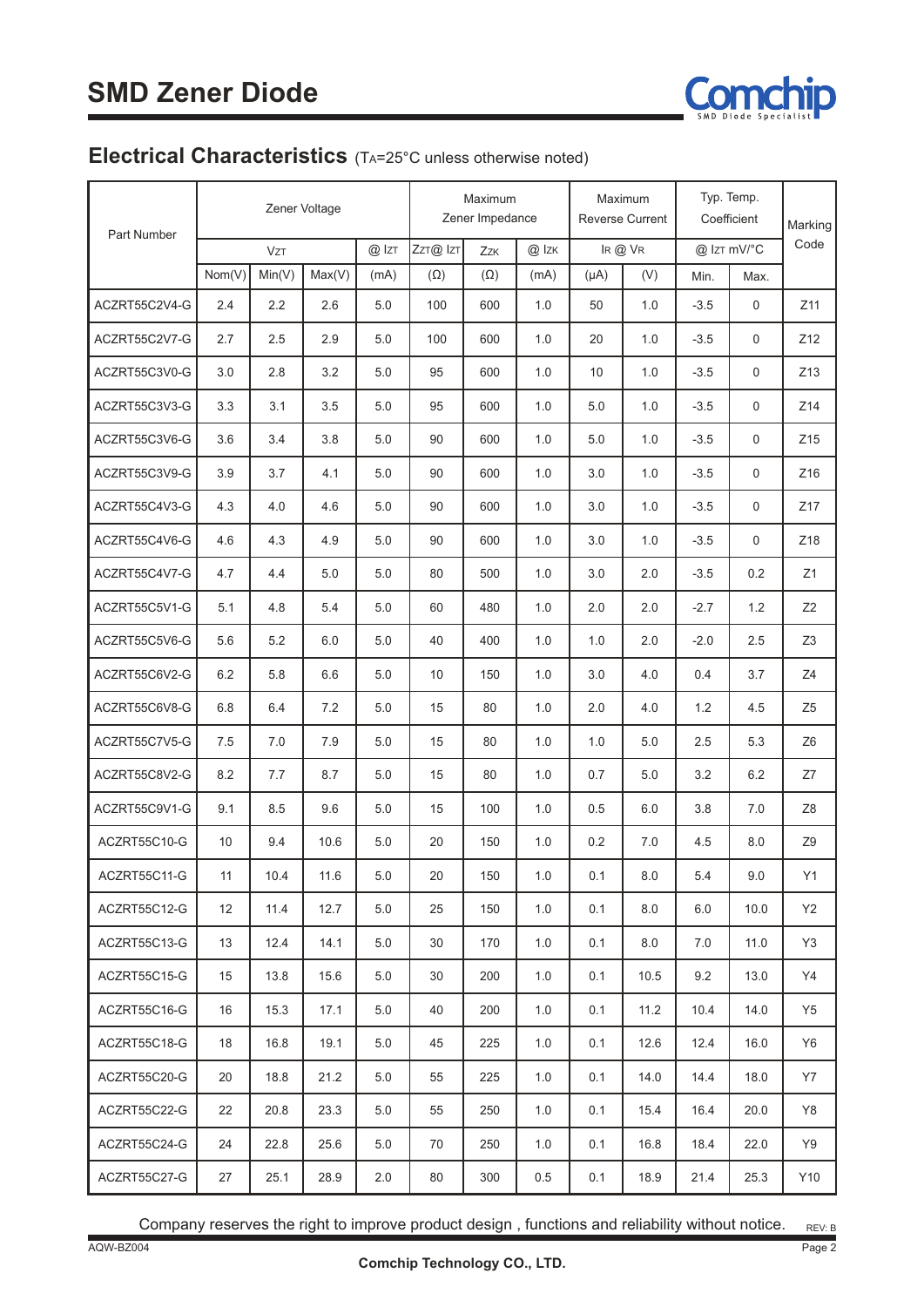

#### **Electrical Characteristics** (TA=25°C unless otherwise noted)

| <b>Part Number</b> | Zener Voltage |            |        | Maximum<br>Zener Impedance |            | Maximum<br><b>Reverse Current</b> |       | Typ. Temp.<br>Coefficient |      | Marking     |      |      |
|--------------------|---------------|------------|--------|----------------------------|------------|-----------------------------------|-------|---------------------------|------|-------------|------|------|
|                    |               | <b>VzT</b> |        | $@$ Izt                    | ZzT@ IzT   | Zzk                               | @ Izk | $IR@$ $VR$                |      | @ IzT mV/°C |      | Code |
|                    | Nom(V)        | Min(V)     | Max(V) | (mA)                       | $(\Omega)$ | $(\Omega)$                        | (mA)  | $(\mu A)$                 | (V)  | Min.        | Max. |      |
| ACZRT55C30-G       | 30            | 28.0       | 32.0   | 2.0                        | 80         | 300                               | 0.5   | 0.1                       | 21.0 | 24.4        | 29.4 | Y11  |
| ACZRT55C33-G       | 33            | 31.0       | 35.0   | 2.0                        | 80         | 325                               | 0.5   | 0.1                       | 23.1 | 27.4        | 33.4 | Y12  |
| ACZRT55C36-G       | 36            | 34.0       | 38.0   | 2.0                        | 90         | 350                               | 0.5   | 0.1                       | 25.2 | 30.4        | 37.4 | Y13  |
| ACZRT55C39-G       | 39            | 37.0       | 41.0   | 2.0                        | 130        | 350                               | 0.5   | 0.1                       | 27.3 | 33.4        | 41.2 | Y14  |
| ACZRT55C43-G       | 43            | 40.0       | 46.0   | 2.0                        | 150        | 375                               | 0.5   | 0.1                       | 30.1 | 10.0        | 12.0 | Y15  |
| ACZRT55C47-G       | 47            | 44.0       | 50.0   | 2.0                        | 170        | 375                               | 0.5   | 0.1                       | 32.9 | 10.0        | 12.0 | Y16  |
| ACZRT55C51-G       | 51            | 48.0       | 54.0   | 2.0                        | 180        | 400                               | 0.5   | 0.1                       | 35.7 | 10.0        | 12.0 | Y17  |
| ACZRT55C56-G       | 56            | 52.0       | 60.0   | 2.0                        | 200        | 425                               | 0.5   | 0.05                      | 39.2 | 10.0        | 12.0 | Y18  |
| ACZRT55C62-G       | 62            | 58.0       | 66.0   | 2.0                        | 215        | 450                               | 0.5   | 0.05                      | 43.4 | 10.0        | 12.0 | Y19  |
| ACZRT55C68-G       | 68            | 64.0       | 72.0   | 2.0                        | 240        | 475                               | 0.5   | 0.05                      | 47.6 | 10.0        | 12.0 | Y20  |
| ACZRT55C75-G       | 75            | 70.0       | 79.0   | 2.0                        | 255        | 500                               | 0.5   | 0.05                      | 52.5 | 10.0        | 12.0 | Y21  |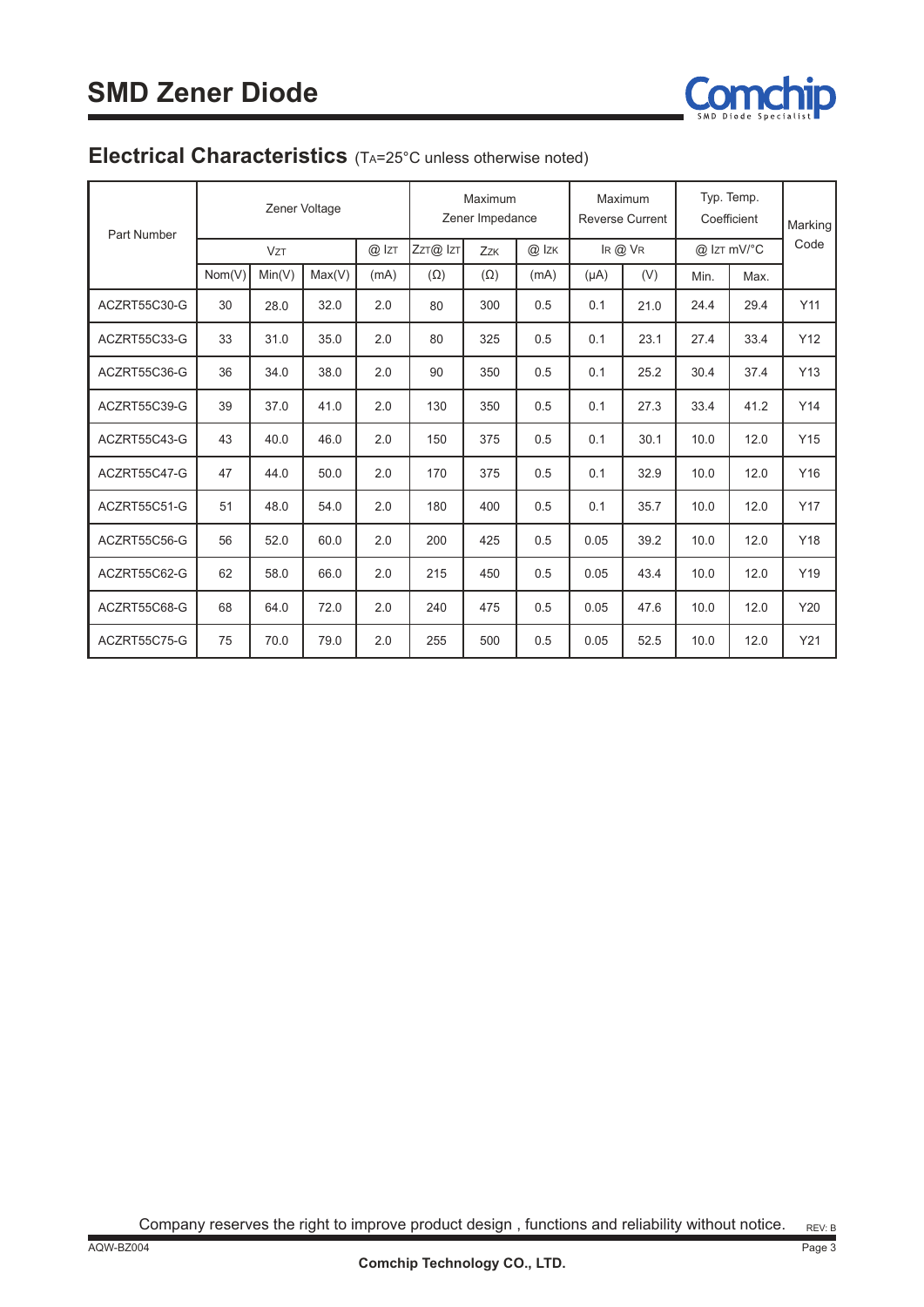

#### TYPICAL RATING AND CHARACTERISTIC CURVES (ACZRT55C-G Series)



Fig.1 - Power Derating Curve

Fig.2 - Zener Breakdown Characteristics



Fig.4 - Zener Breakdown Characteristics



20

30

 $\theta$ 

0

Zener Current, (mA) Zener Current, (mA) 10

10

Test Current I<sup>Z</sup> 2.0 mA Test Current I<sup>Z</sup> 5.0 mA TJ= 25°C 18 15 10 12 22 27 33 | 36

Fig.3 - Zener Breakdown Characteristics

Zener Voltage, (V)

30 40

10 20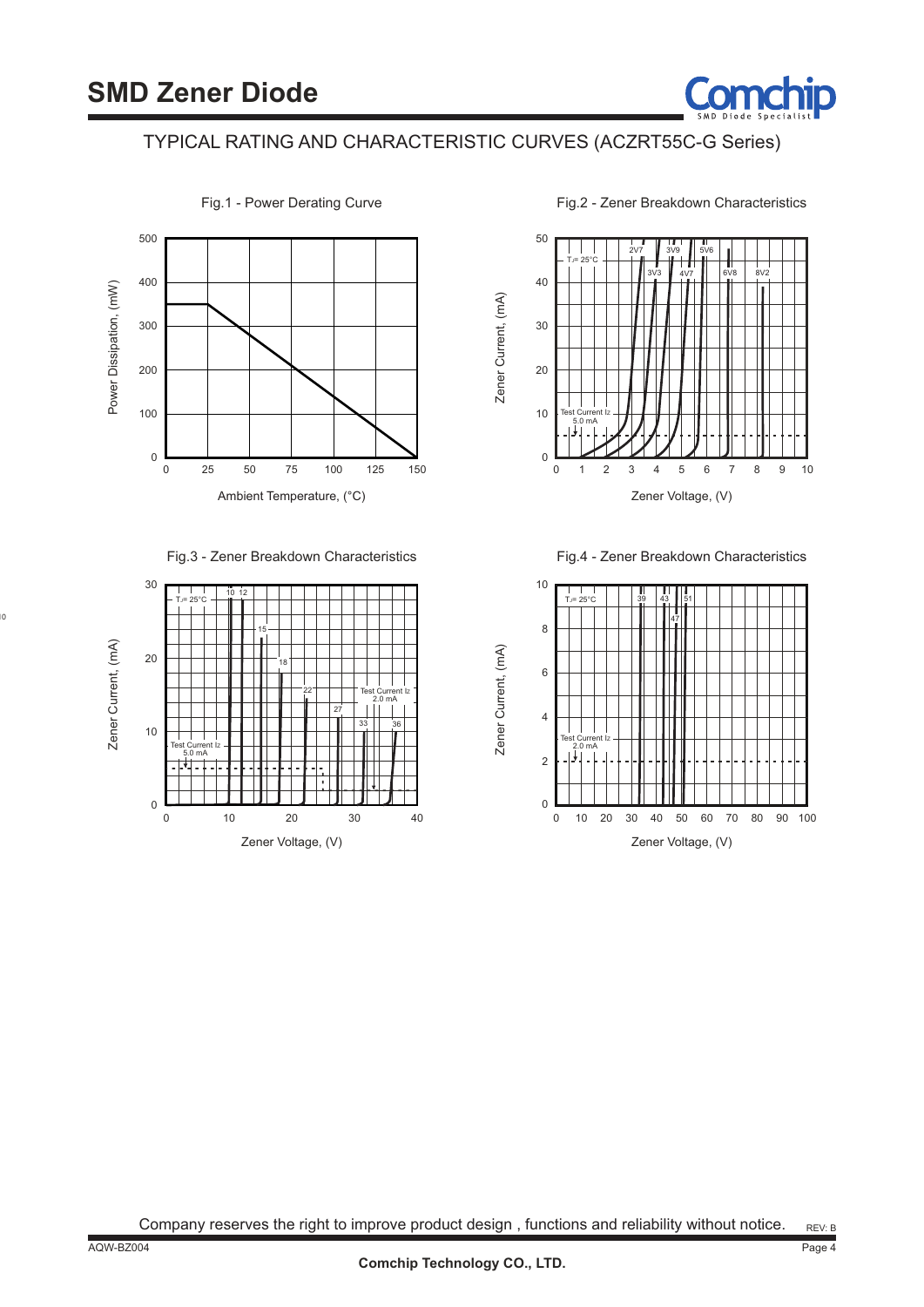

## **Reel Taping Specification**



|               | <b>SYMBOL</b> |                   |                   |                   |                 |                   | D1                | D <sub>2</sub>    |
|---------------|---------------|-------------------|-------------------|-------------------|-----------------|-------------------|-------------------|-------------------|
| <b>SOT-23</b> | (mm)          | $3.15 \pm 0.10$   | $2.77 \pm 0.10$   | $1.22 \pm 0.10$   | $1.50 + 0.10$   | $178.00 \pm 1.00$ | $54.00 \pm 0.50$  | $13.00 \pm 0.50$  |
|               | (inch)        | $0.124 \pm 0.004$ | $0.109 \pm 0.004$ | $0.048 \pm 0.004$ | $0.059 + 0.004$ | $7.008 \pm 0.039$ | $2.126 \pm 0.020$ | $0.512 \pm 0.020$ |

|               | <b>SYMBOL</b> | ∼                 |                   |                   | P <sub>0</sub>    | P <sub>1</sub>  | W                                             | W <sub>1</sub>    |
|---------------|---------------|-------------------|-------------------|-------------------|-------------------|-----------------|-----------------------------------------------|-------------------|
| <b>SOT-23</b> | (mm)          | $1.75 \pm 0.10$   | $3.50 \pm 0.05$   | $4.00 \pm 0.10$   | $4.00 \pm 0.10$   | $2.00 \pm 0.05$ | $8.00 + 0.30 / - 0.10$                        | $9.50 \pm 1.00$   |
|               | (inch)        | $0.069 \pm 0.004$ | $0.138 \pm 0.002$ | $0.158 \pm 0.004$ | $0.158 \pm 0.004$ |                 | $0.079 \pm 0.002$ $0.315 + 0.012$ / $- 0.004$ | $0.374 \pm 0.039$ |